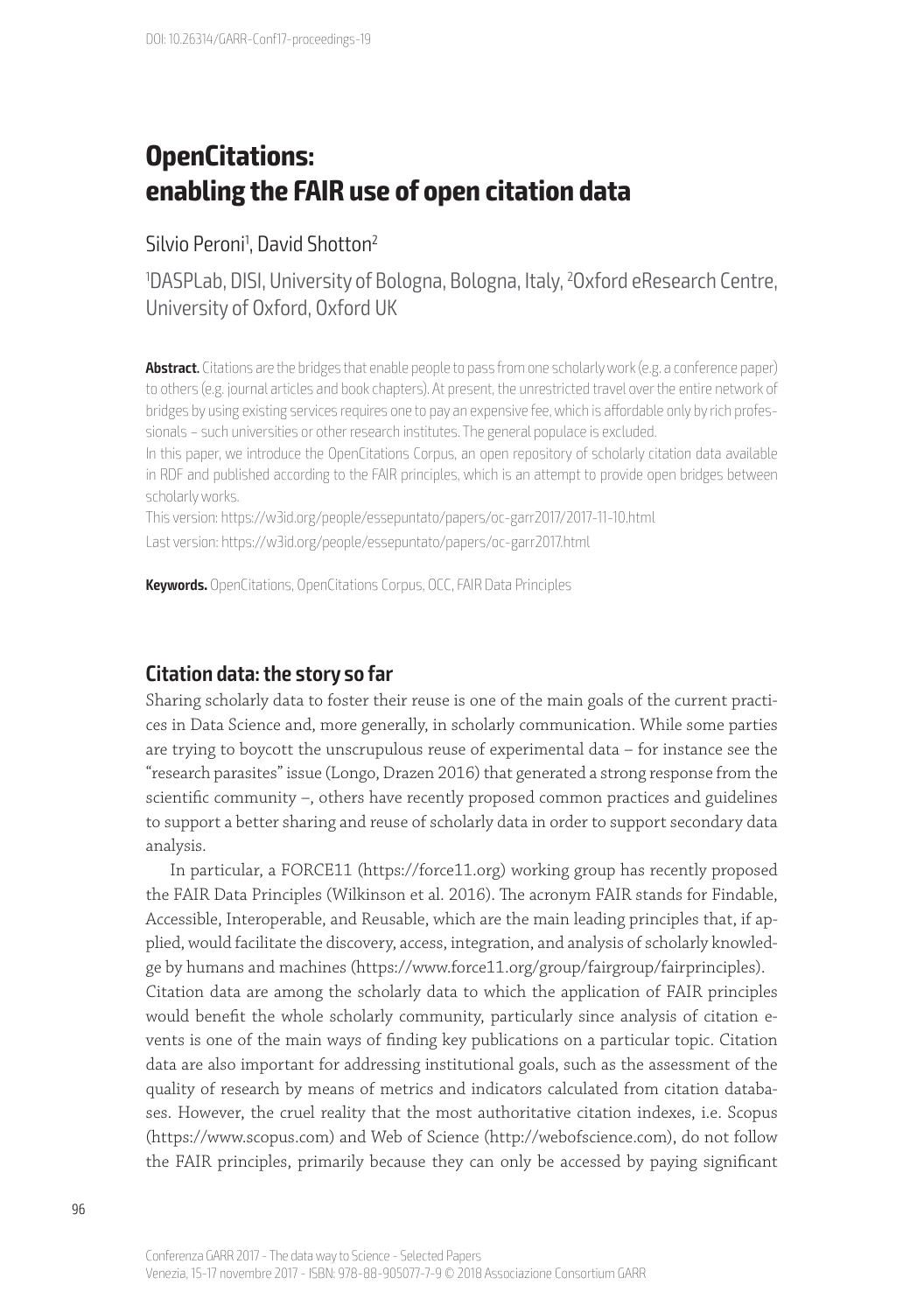subscription fees, which may amount to tens of thousands of euros annually per institution. In the current age, in which Open Access is considered a necessary practice in research, "citation data now needs to be recognized as a part of the Commons […] and placed in an open repository" (Peroni et al. 2015).

The Initiative for Open Citations (I4OC, https://i4oc.org) has been recently launched to promote the aforementioned idea. I4OC is a collaboration between scholarly publishers, researchers, and other interested parties to promote the unrestricted availability of scholarly citation data, initially by encouraging scholarly publishers to make open the article reference lists they already deposit to Crossref (https://crossref.org). The intent is to have citation data that are structured, separable, and open. Among the I4OC founders, one specific organization, OpenCitations (http://opencitations.net), has the further objective of employing Semantic Web technologies to create an open repository of the scholarly citation data published in RDF according to the FAIR principles.

The rest of the paper is organised as follows. In Section 1 we briefly summarise the story of OpenCitations. In Section 2 we describe the OpenCitations Corpus, and we focus particularly on how it complies with the FAIR data principles. Finally, in Section 3, we conclude the paper sketching out some future works.

#### **1. OpenCitations**

OpenCitations (Shotton 2013; Peroni et al. 2015) has formally started in 2010 as a oneyear project funded by JISC (with a subsequent extension), with David Shotton as director, who at that time was working in the Department of Zoology at the University of Oxford. The project was global in scope, and was designed to change the face of scientific publishing and scholarly communication, since it aimed to publish open bibliographic citation information in RDF (Cyganiak et al. 2014) and to make citation links as easy to traverse as Web links. The main deliverable of the project, among several outcomes, was the release of an open repository of scholarly citation data described using the SPAR (Semantic Publishing and Referencing) Ontologies (Peroni 2014), and named the OpenCitations Corpus (OCC), which was initially populated with the citations from journal articles within the Open Access Subset of PubMed Central.

At the end of 2015 Silvio Peroni joined OpenCitations as co-director and technical manager, with the aim of setting up a new instantiation of the Corpus based on a new metadata schema and employing several new technologies to automate the ingestion of fresh citation metadata from authoritative sources. The current instantiation of the OCC is hosted by the Department of Computer Science and Engineering (DISI) at the University of Bologna, and since the beginning of July 2016 has been ingesting, processing and publishing reference lists of scholarly papers available in Europe PubMed Central. Additional metadata for these citations are obtained from Crossref and (for authors) ORCID.

#### **2. The OpenCitations Corpus: a FAIR-compliant resource**

The OpenCitations Corpus (OCC) is a database of open citation data, made available in RDF (Cyganiak et al. 2014). At the end of 2015, a formal collaboration between the Uni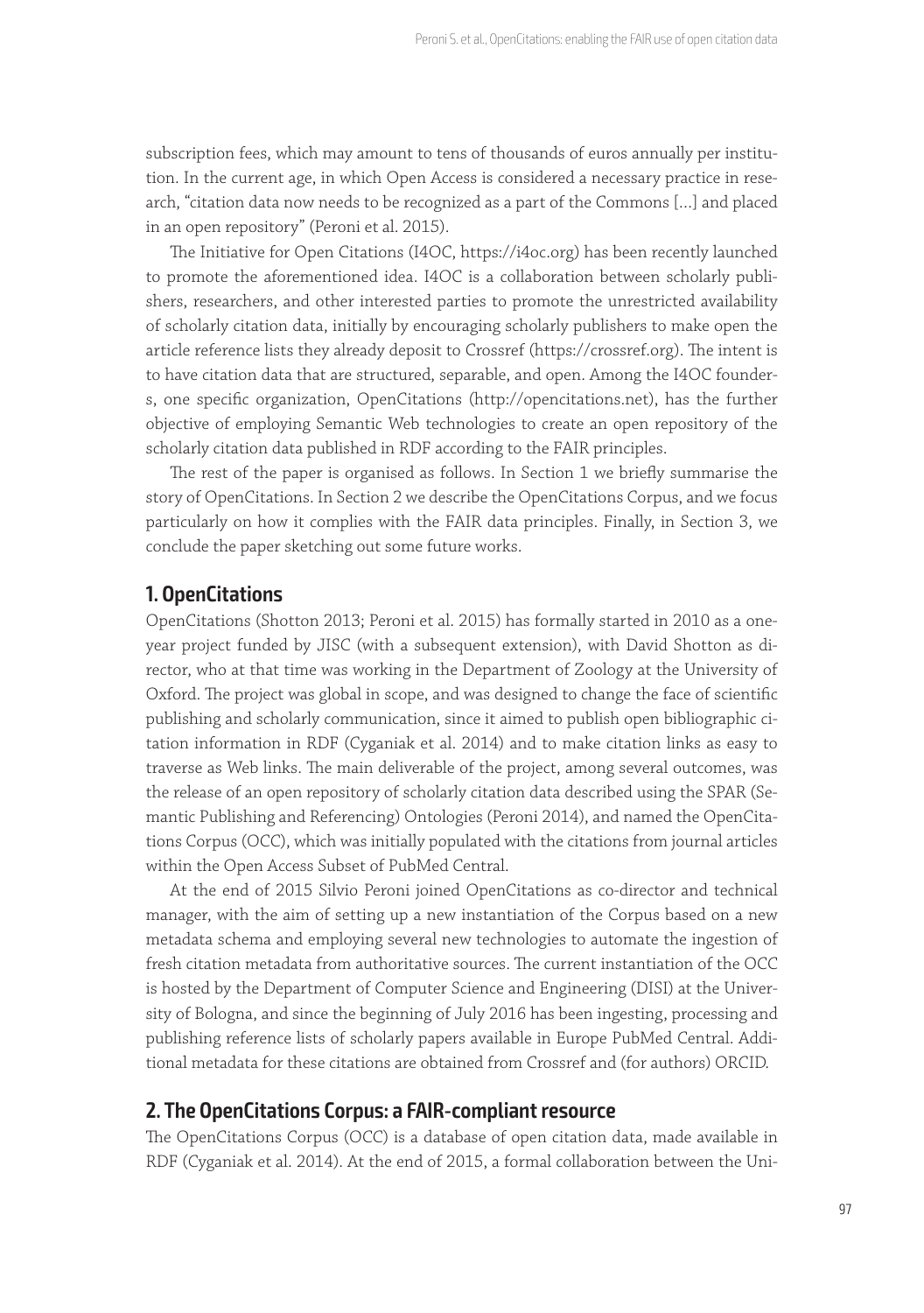versity of Oxford and the University of Bologna was initiated to build from that initial Oxford prototype, setting up a new instantiation of the OCC based on a revised metadata schema (Peroni, Shotton 2016), and employing several new technologies to automate the daily ingestion of fresh citation metadata from authoritative sources (Peroni et al. 2017). The OCC is now one of the largest truly open collection of RDF-based citation data available on the Web, and includes more than 11.5 million citation links to around 6 million cited resources (as of 10 November 2017).



The ingestion of new data into the OCC, briefly summarised in Figure 1, is curated by two Python scripts, the Bibliographic Entries Extractor, a.k.a. BEE, and the SPAR Citation Indexer, a.k.a. SPACIN. Both of these are available on the OpenCitations GitHub repository and are released as open source code according to the ISC Licence.

BEE is responsible for the creation of JSON files containing reference lists from articles in the OA subset of PubMed Central (retrieved by using the Europe PubMed Central API). SPACIN processes each JSON file created by BEE, retrieves additional metadata information about all the citing/cited articles described in it by querying the Crossref API and the ORCID API, and finally stores all the data in the OCC triplestore, which is a Blazegraph instance that makes available a SPARQL endpoint (Harries, Seaborne 2013) with the full text search enabled for all the entities included in the entire OCC.

In the following subsections we describe the tools and technologies used by the OCC to comply with the FAIR principles.

#### 2.1 To be Findable

The OpenCitations Corpus (http://opencitations.net) uses w3id.org, a service run by the W3C Permanent Identifier Community Group (http://www.w3.org/community/permaid/) to provide a secure, permanent URL re-direction service for Web applications, as the root URL for assigning persistent identifiers to all its entities. For example, https:// w3id.org/oc/corpus/br/7295288 (which resolves to http://opencitations.net/corpus/ br/7295288.html) identifies the paper referenced in (Peroni et al. 2015) within the OCC.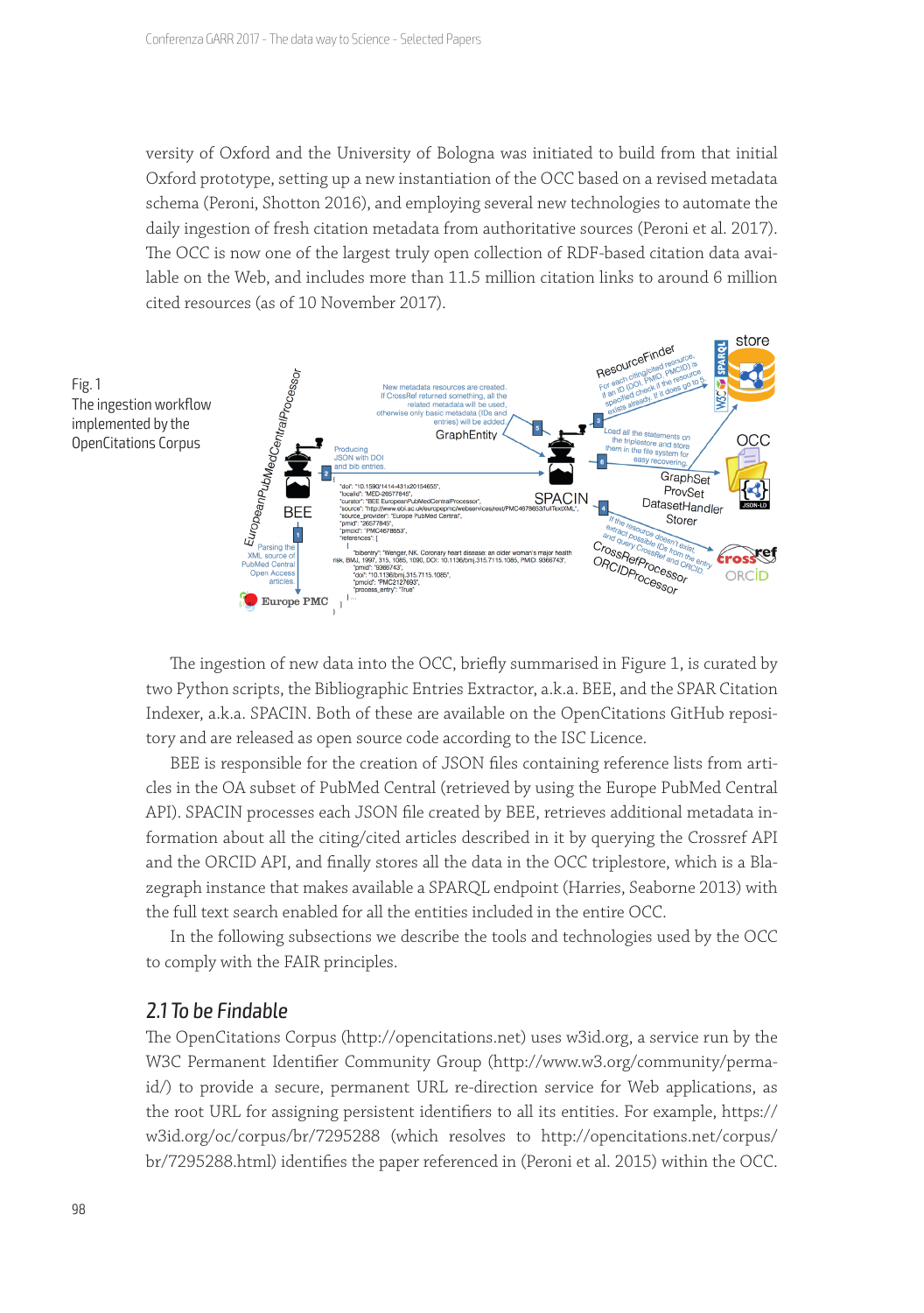All the citation data are described according a specific metadata model (Peroni, Shotton 2016) that is based on SPAR (Semantic Publishing and Referencing) Ontologies (http:// www.sparontologies.net) and other standard vocabularies. All the data within the OCC are queryable by means of the OpenCitations SPARQL endpoint (https://w3id.org/oc/ sparql), and dumps of the entire database are uploaded monthly to Figshare (https:// figshare.com). In addition, all the original sources from which the information within the OCC has been obtained are linked by means of provenance information according to PROV-O (Lebo et al. 2013).

### 2.2 To be Accessible

All the data in the OCC can additionally be retrieved by using their unique identifiers – which are Uniform Resource Locators (URLs) – via the Hypertext Transfer Protocol (HTTP) (Fielding, Reschke 2014), as in the example given in the previous paragraph. The resource metadata are made available either in human-readable HTML or in a variety of machine-readable forms (RDF/XML, Turtle or JSON-LD) via content negotiation. All the citation data within the OCC can be accessed independently from the current Web existence (or absence) of the original publications from where they have been obtained.

# 2.3 To be Interoperable

The data within the OCC are described by means of the Resource Description Framework (RDF) (Cyganiak et al. 2014), which is the main data model for representing information in machine-readable form on the Web, and this enables qualified links from/to any entity included in the Corpus. The data are modelled in RDF according to a set of ontologies, grouped together and formalized in the OpenCitations Ontology (https://w3id.org/oc/ ontology), as summarised in the diagram in Figure 2. These ontologies themselves follow the FAIR principles.

# 2.4 To be Re-usable

The entities described within the OCC includes: citing and cited bibliographic resources (conference papers, book chapters, journal articles, etc.) and their containers (academic proceedings, books, journals, etc.), the formats in which they have been embodied (digital vs. print, first and ending pages, etc.), the names and roles of relevant bibliographic agents related to these resources (author, editor, publisher, etc.), the literal textual content of each reference in the reference list of each citing bibliographic resource, and all the identifiers (DOI, ORCID, etc.) employed to identify these bibliographic resources and the agents involved. Provenance information is associated with all the entities in the OCC via PROV-O (Lebo et al. 2013) (e.g. https://w3id.org/oc/corpus/ br/7295288/prov/se/1), and changes in the data can be tracked by means of SPARQL UPDATE queries (Peroni et al. 2016). All the data included in the OCC are available under a Creative Commons public domain dedication (CC0, https://creativecommons.org/ publicdomain/zero/1.0/legalcode).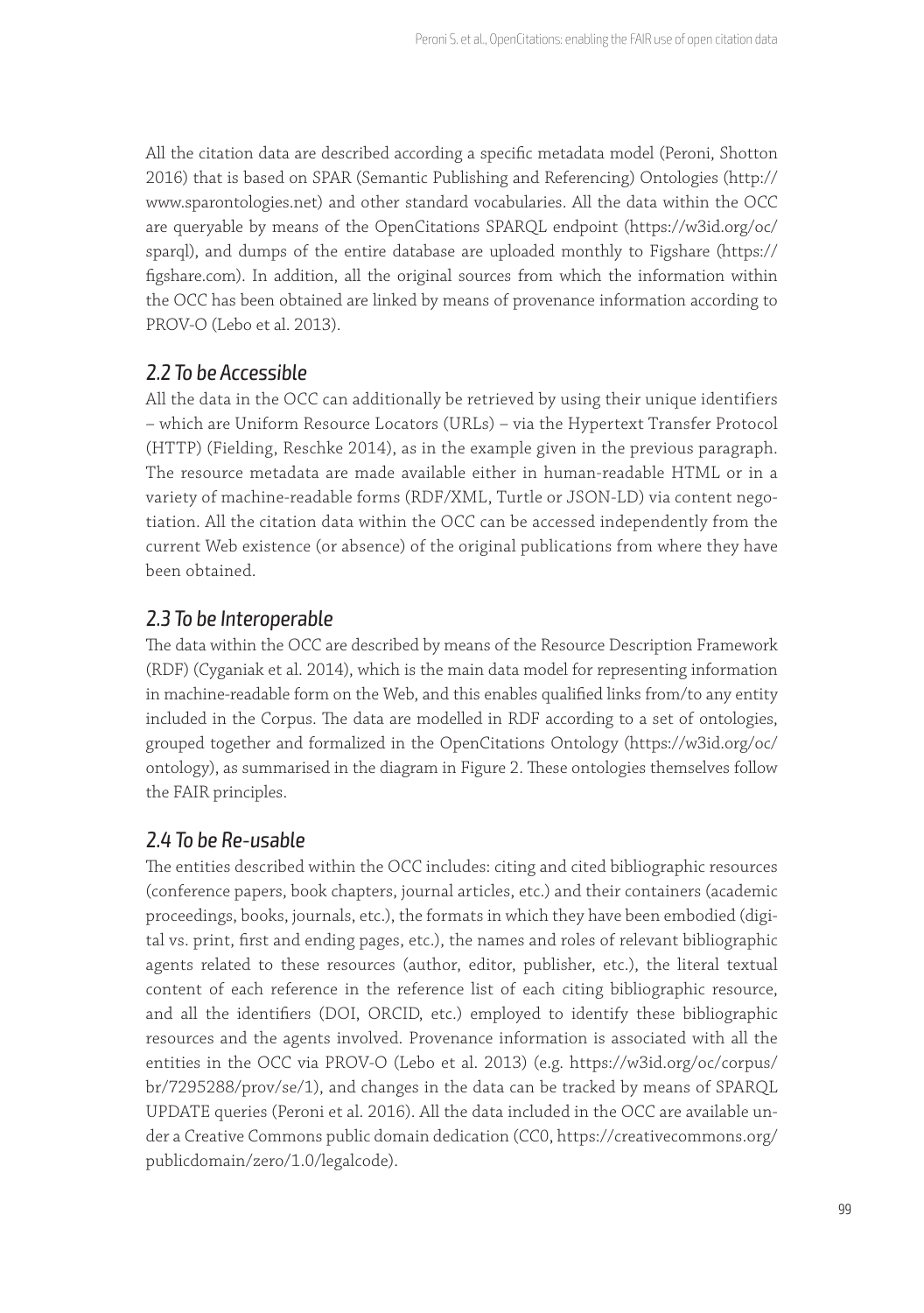

Fig 2 A Graffoo diagram (Falco et al. 2014) describing the OpenCitations Ontology

# **3. Conclusions**

In this contribution we have introduced the tools and technologies that ensure that the OpenCitations Corpus – an RDF database of open scholarly citation data – is fully compliant with the FAIR Data Principles. As an immediate future development of the project, made possible by means of recent funding from the Alfred P. Sloan Foundation (https:// sloan.org), we will extend the current infrastructure and the rate of data ingest. Our goal is to increment the daily ingestion rate of citation data from ~500,000 citations per month to ~500,000 citations per day.

# **Riferimenti bibliografici**

Richard Cyganiak, David Wood, Markus Lanthaler (2014). RDF 1.1 Concepts and Abstract Syntax. W3C Recommendation 25 February 2014. W3C. https://www.w3.org/TR/ rdf11-concepts/

Riccardo Falco, Aldo Gangemi, Silvio Peroni, Fabio Vitali. (2014). Modelling OWL ontologies with Graffoo. In Proceedings of ESWC 2014 Satellite Events: 320–325. https://doi.o rg/10.1007/978-3-319-11955-7\_42

Roy Fielding, Julian Reschke (2014). Hypertext Transfer Protocol (HTTP/1.1): Message Syntax and Routing. Request for Comments: 7230. IETF. https://tools.ietf.org/html/ rfc7230

Steve Harris, Andy Seaborne. (2013). SPARQL 1.1 Query Language. W3C Recommendation 21 March 2013. W3C. https://www.w3.org/TR/sparql11-query/

Timothy Lebo, Satya Sahoo, Deborah McGuinness (2013). PROV-O: The PROV Ontology. W3C Recommendation 30 April 2013. W3C. https://www.w3.org/TR/prov-o/